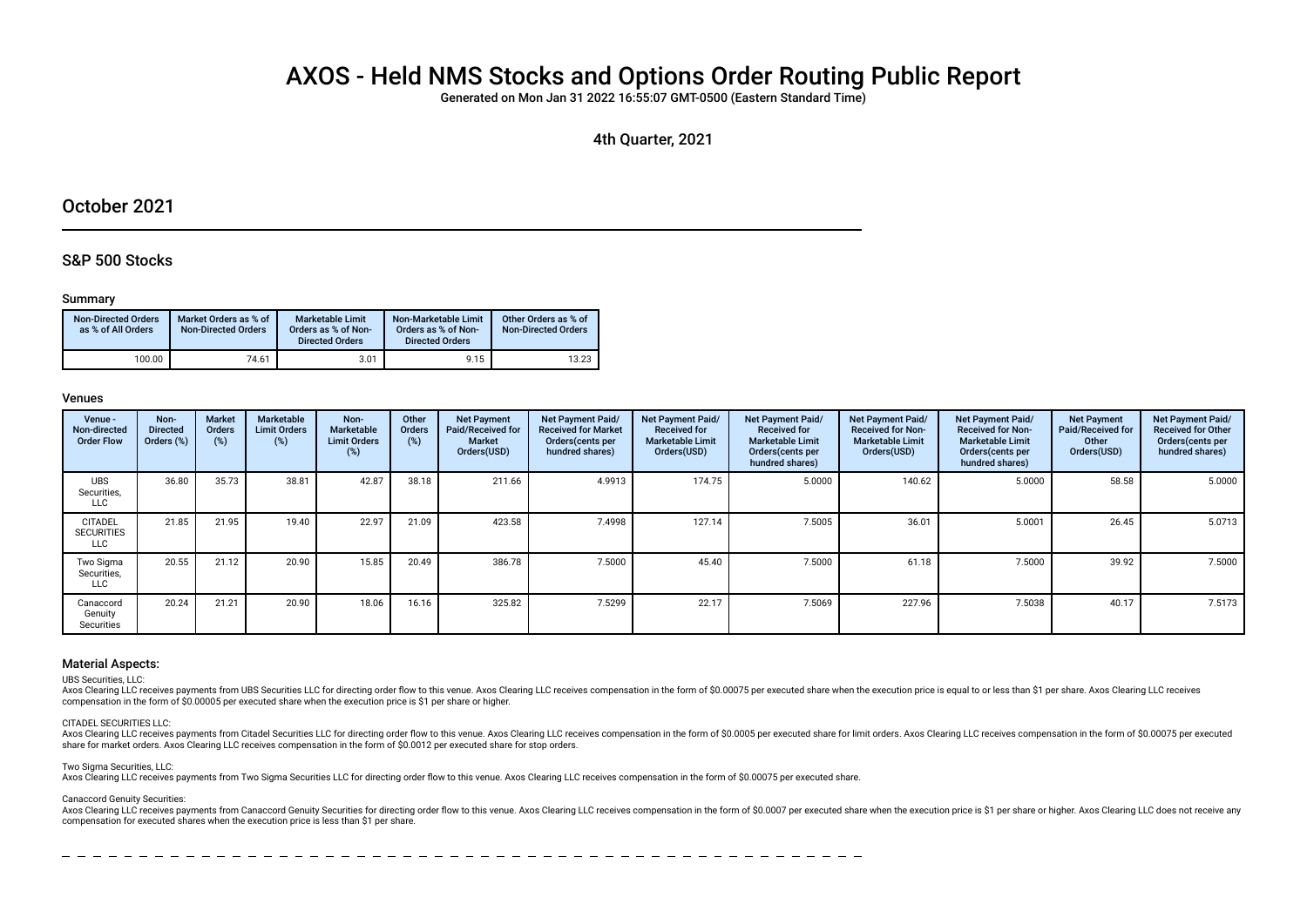# October 2021

# Non-S&P 500 Stocks

### Summary

| <b>Non-Directed Orders</b><br>as % of All Orders | Market Orders as % of<br><b>Non-Directed Orders</b> | Marketable Limit<br>Orders as % of Non-<br><b>Directed Orders</b> | Non-Marketable Limit<br>Orders as % of Non-<br><b>Directed Orders</b> | Other Orders as % of<br><b>Non-Directed Orders</b> |
|--------------------------------------------------|-----------------------------------------------------|-------------------------------------------------------------------|-----------------------------------------------------------------------|----------------------------------------------------|
| 100.00                                           | 60.88                                               | 8.38                                                              | 17.19                                                                 | 13.55                                              |

#### Venues

| Venue -<br>Non-directed<br><b>Order Flow</b> | Non-<br><b>Directed</b><br>Orders (%) | <b>Market</b><br><b>Orders</b><br>$(\%)$ | Marketable<br><b>Limit Orders</b><br>(%) | Non-<br>Marketable<br><b>Limit Orders</b><br>(%) | Other<br>Orders<br>$(\%)$ | <b>Net Payment</b><br>Paid/Received for<br><b>Market</b><br>Orders(USD) | Net Payment Paid/<br><b>Received for Market</b><br>Orders(cents per<br>hundred shares) | Net Payment Paid/<br><b>Received for</b><br><b>Marketable Limit</b><br>Orders(USD) | Net Payment Paid/<br><b>Received for</b><br><b>Marketable Limit</b><br>Orders(cents per<br>hundred shares) | Net Payment Paid/<br><b>Received for Non-</b><br><b>Marketable Limit</b><br>Orders(USD) | <b>Net Payment Paid/</b><br><b>Received for Non-</b><br><b>Marketable Limit</b><br>Orders(cents per<br>hundred shares) | <b>Net Payment</b><br>Paid/Received for<br>Other<br>Orders(USD) | Net Payment Paid/<br><b>Received for Other</b><br>Orders(cents per<br>hundred shares) |
|----------------------------------------------|---------------------------------------|------------------------------------------|------------------------------------------|--------------------------------------------------|---------------------------|-------------------------------------------------------------------------|----------------------------------------------------------------------------------------|------------------------------------------------------------------------------------|------------------------------------------------------------------------------------------------------------|-----------------------------------------------------------------------------------------|------------------------------------------------------------------------------------------------------------------------|-----------------------------------------------------------------|---------------------------------------------------------------------------------------|
| <b>UBS</b><br>Securities,<br><b>LLC</b>      | 35.01                                 | 35.96                                    | 36.81                                    | 33.29                                            | 31.77                     | 3,070.80                                                                | 4.7973                                                                                 | 2,751.20                                                                           | 4.6820                                                                                                     | 1,403.74                                                                                | 4.7921                                                                                                                 | 424.20                                                          | 4.7145                                                                                |
| <b>CITADEL</b><br><b>SECURITIES</b><br>LLC   | 24.77                                 | 24.73                                    | 23.15                                    | 24.56                                            | 26.21                     | 4.541.82                                                                | 7.3392                                                                                 | 1,521.00                                                                           | 7.1802                                                                                                     | 955.03                                                                                  | 5.3145                                                                                                                 | 665.02                                                          | 4.1820                                                                                |
| Canaccord<br>Genuity<br>Securities           | 20.53                                 | 21.18                                    | 20.02                                    | 21.01                                            | 17.29                     | 4,016.58                                                                | 7.5081                                                                                 | 959.15                                                                             | 7.5055                                                                                                     | 1,238.89                                                                                | 7.5056                                                                                                                 | 233.39                                                          | 7.5050                                                                                |
| Two Sigma<br>Securities,<br>LLC              | 17.65                                 | 17.74                                    | 18.39                                    | 19.44                                            | 14.50                     | 3.260.27                                                                | 7.3138                                                                                 | 1,368.40                                                                           | 6.1357                                                                                                     | 711.57                                                                                  | 7.2880                                                                                                                 | 201.06                                                          | 6.6790                                                                                |

## Material Aspects:

UBS Securities, LLC:

Axos Clearing LLC does not receive any payments from UBS Securities LLC for directing order fow to this venue.

#### CITADEL SECURITIES LLC:

Axos Clearing LLC receives payments from Citadel Securities LLC for directing order flow to this venue. Axos Clearing LLC receives compensation in the form of \$0.25 for each order when the share price is \$0 to \$0.05. Axos each order when the share price is \$0.05 to \$1. Axos Clearing LLC receives compensation in the form of \$1.50 for each order when the share price is greater than \$1.

#### Canaccord Genuity Securities:

Axos Clearing LLC receives payments from Canaccord Genuity Securities LLC for directing order flow to this venue. Axos Clearing LLC receives compensation in the form of \$0.40 for each order when the share price is \$0.01 to \$1.00 for each order when the share price is \$1.01 to \$5. Axos Clearing LLC receives \$2.00 for each order when the shares price is greater than \$5. Axos Clearing LLC does not receive compensation when the share price is le

Two Sigma Securities, LLC:

Axos Clearing LLC does not receive any payments from Two Sigma Securities LLC for directing order fow to this venue.

# October 2021

**Options**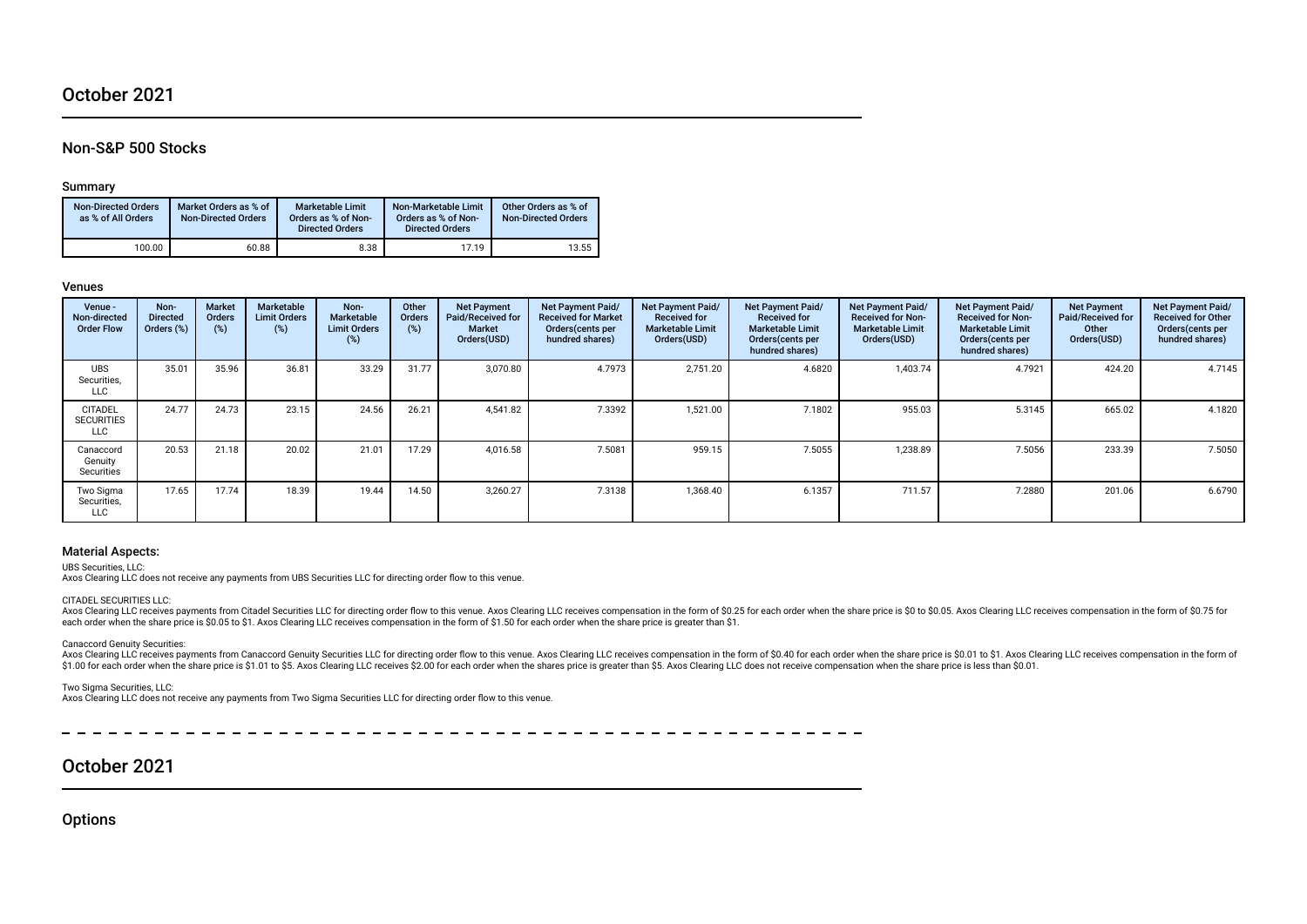### Summary

| <b>Non-Directed Orders</b><br>as % of All Orders | Market Orders as % of<br><b>Non-Directed Orders</b> | <b>Marketable Limit</b><br>Orders as % of Non-<br><b>Directed Orders</b> | Non-Marketable Limit<br>Orders as % of Non-<br><b>Directed Orders</b> | Other Orders as % of<br><b>Non-Directed Orders</b> |
|--------------------------------------------------|-----------------------------------------------------|--------------------------------------------------------------------------|-----------------------------------------------------------------------|----------------------------------------------------|
| 100.00                                           | 16.93                                               | 13.84                                                                    | 68.45                                                                 | 0.78                                               |

#### Venues

| Venue -<br>Non-<br>directed<br><b>Order Flow</b> | Non-<br><b>Directed</b><br>Orders (%) | <b>Market</b><br><b>Orders</b><br>(%) | Marketable<br><b>Limit Orders</b><br>(%) | Non-<br><b>Marketable</b><br><b>Limit Orders</b><br>(%) | Other<br>Orders<br>$(\%)$ | <b>Net Payment</b><br>Paid/Received for<br>Market<br>Orders(USD) | <b>Net Payment Paid/</b><br><b>Received for Market</b><br>Orders (cents per<br>hundred shares) | <b>Net Payment Paid/</b><br><b>Received for</b><br><b>Marketable Limit</b><br>Orders(USD) | <b>Net Payment Paid/</b><br><b>Received for</b><br><b>Marketable Limit</b><br>Orders (cents per<br>hundred shares) | <b>Net Payment Paid/</b><br><b>Received for Non-</b><br><b>Marketable Limit</b><br>Orders(USD) | Net Payment Paid/<br><b>Received for Non-</b><br><b>Marketable Limit</b><br>Orders (cents per<br>hundred shares) | <b>Net Payment</b><br>Paid/Received for<br>Other<br>Orders(USD) | Net Payment Paid/<br><b>Received for Other</b><br>Orders (cents per<br>hundred shares) |
|--------------------------------------------------|---------------------------------------|---------------------------------------|------------------------------------------|---------------------------------------------------------|---------------------------|------------------------------------------------------------------|------------------------------------------------------------------------------------------------|-------------------------------------------------------------------------------------------|--------------------------------------------------------------------------------------------------------------------|------------------------------------------------------------------------------------------------|------------------------------------------------------------------------------------------------------------------|-----------------------------------------------------------------|----------------------------------------------------------------------------------------|
| Citadel<br>Execution<br>Services                 | 55.03                                 | 53.22                                 | 60.84                                    | 54.39                                                   | 47.46                     | 4,871.65                                                         | 35.8289                                                                                        | 13.818.75                                                                                 | 46.9100                                                                                                            | 8,057.88                                                                                       | 33.1996                                                                                                          | 319.10                                                          | 34.7603                                                                                |
| SUS                                              | 44.93                                 | 46.78                                 | 39.16                                    | 45.55                                                   | 52.54                     | 866.20                                                           | 27.1026                                                                                        | 1,262.77                                                                                  | 26.8903                                                                                                            | 4,780.43                                                                                       | 32.1093                                                                                                          | 1,406.60                                                        | 30.2365                                                                                |

## Material Aspects:

Citadel Execution Services:

Axos Clearing LLC receives payments from Citadel Execution Services for directing order fow to this venue. Axos Clearing LLC receives compensation as follows: Executed option orders whose underlying securities participate in the penny increment program at a rate of \$0.25 per contract. Executed option orders whose underlying securities do not participate in the penny increment program at a rate of \$0.65 per contract.

SUS:

Axos Clearing LLC receives payments from Susquehanna International Group LLP for directing order flow to this venue. Axos Clearing LLC receives compensation as follows:<br>Executed option orders whose underlying securities pa Executed option orders whose underlying securities do not participate in the penny increment program at a rate of \$0.65 per contract. Executed option orders whose underlying security is an exchange traded fund at a rate of \$0.15 per contract.

# November 2021

# S&P 500 Stocks

## Summary

| <b>Non-Directed Orders</b><br>as % of All Orders | Market Orders as % of<br><b>Non-Directed Orders</b> | <b>Marketable Limit</b><br>Orders as % of Non-<br><b>Directed Orders</b> | Non-Marketable Limit<br>Orders as % of Non-<br><b>Directed Orders</b> | Other Orders as % of<br><b>Non-Directed Orders</b> |
|--------------------------------------------------|-----------------------------------------------------|--------------------------------------------------------------------------|-----------------------------------------------------------------------|----------------------------------------------------|
| 100.00                                           | 73.04                                               | 3.09                                                                     | 10.96                                                                 | 12.91                                              |

#### Venues

| Venue -<br>Non-directed<br><b>Order Flow</b>      | Non-<br><b>Directed</b><br>Orders (%) | <b>Market</b><br>Orders<br>$(\%)$ | Marketable<br><b>Limit Orders</b><br>(%) | Non-<br><b>Marketable</b><br><b>Limit Orders</b><br>(%) | Other<br>Orders<br>(%) | <b>Net Payment</b><br>Paid/Received for<br><b>Market</b><br>Orders(USD) | Net Payment Paid/<br><b>Received for Market</b><br>Orders (cents per<br>hundred shares) | Net Payment Paid/<br><b>Received for</b><br><b>Marketable Limit</b><br>Orders(USD) | Net Payment Paid/<br><b>Received for</b><br><b>Marketable Limit</b><br>Orders (cents per<br>hundred shares) | Net Payment Paid/<br><b>Received for Non-</b><br><b>Marketable Limit</b><br>Orders(USD) | Net Payment Paid/<br><b>Received for Non-</b><br><b>Marketable Limit</b><br>Orders (cents per<br>hundred shares) | <b>Net Payment</b><br>Paid/Received for<br>Other<br>Orders(USD) | Net Payment Paid/<br><b>Received for Other</b><br>Orders(cents per<br>hundred shares) |
|---------------------------------------------------|---------------------------------------|-----------------------------------|------------------------------------------|---------------------------------------------------------|------------------------|-------------------------------------------------------------------------|-----------------------------------------------------------------------------------------|------------------------------------------------------------------------------------|-------------------------------------------------------------------------------------------------------------|-----------------------------------------------------------------------------------------|------------------------------------------------------------------------------------------------------------------|-----------------------------------------------------------------|---------------------------------------------------------------------------------------|
| <b>UBS</b><br>Securities,<br><b>LLC</b>           | 38.56                                 | 38.59                             | 34.32                                    | 41.65                                                   | 36.83                  | 308.80                                                                  | 4.9712                                                                                  | 128.65                                                                             | 5.0000                                                                                                      | 41.84                                                                                   | 4.9984                                                                                                           | 50.66                                                           | 4.9978                                                                                |
| <b>CITADEL</b><br><b>SECURITIES</b><br><b>LLC</b> | 22.00                                 | 21.69                             | 26.33                                    | $23.7^{\circ}$                                          | 21.32                  | 376.60                                                                  | 7.4999                                                                                  | 79.42                                                                              | 7.5000                                                                                                      | 62.30                                                                                   | 5.0659                                                                                                           | 48.29                                                           | 4.5874                                                                                |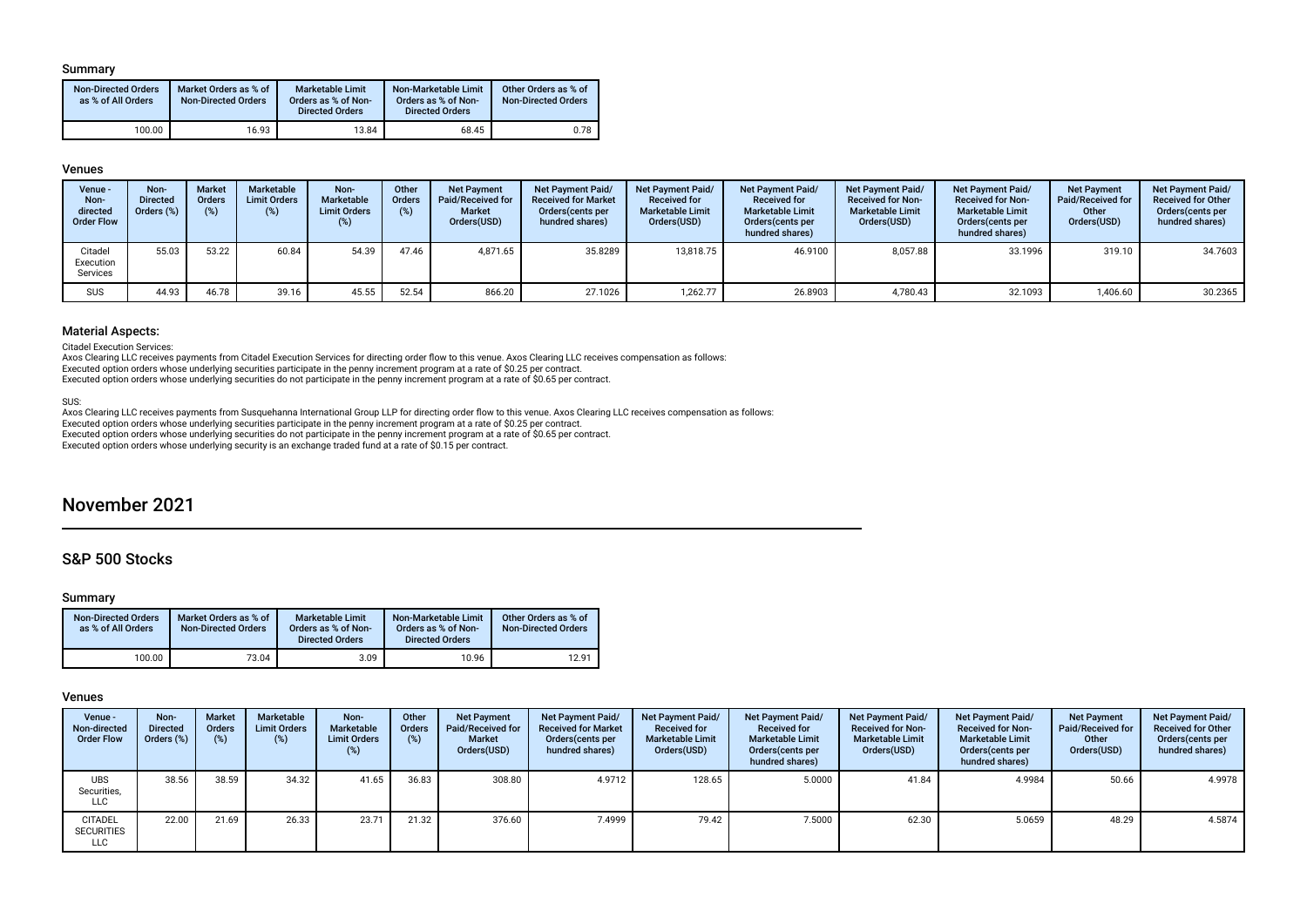| Venue -<br>Non-directed<br><b>Order Flow</b> | Non-<br><b>Directed</b><br>Orders (%) | <b>Market</b><br><b>Orders</b><br>$(\%)$ | Marketable<br><b>Limit Orders</b><br>(%) | Non-<br>Marketable<br><b>Limit Orders</b><br>(%) | Other<br><b>Orders</b><br>(%) | <b>Net Payment</b><br><b>Paid/Received for</b><br><b>Market</b><br>Orders(USD) | Net Payment Paid/<br><b>Received for Market</b><br>Orders (cents per<br>hundred shares) | Net Payment Paid/<br><b>Received for</b><br><b>Marketable Limit</b><br>Orders(USD) | Net Payment Paid/<br><b>Received for</b><br><b>Marketable Limit</b><br>Orders(cents per<br>hundred shares) | Net Payment Paid/<br><b>Received for Non-</b><br><b>Marketable Limit</b><br>Orders(USD) | Net Payment Paid/<br><b>Received for Non-</b><br><b>Marketable Limit</b><br>Orders (cents per<br>hundred shares) | <b>Net Payment</b><br><b>Paid/Received for</b><br>Other<br>Orders(USD) | Net Payment Paid/<br><b>Received for Other</b><br>Orders(cents per<br>hundred shares) |
|----------------------------------------------|---------------------------------------|------------------------------------------|------------------------------------------|--------------------------------------------------|-------------------------------|--------------------------------------------------------------------------------|-----------------------------------------------------------------------------------------|------------------------------------------------------------------------------------|------------------------------------------------------------------------------------------------------------|-----------------------------------------------------------------------------------------|------------------------------------------------------------------------------------------------------------------|------------------------------------------------------------------------|---------------------------------------------------------------------------------------|
| Canaccord<br>Genuity<br>Securities           | 20.22                                 | 21.61                                    | 18.64                                    | 14.94                                            | 17.21                         | 389.57                                                                         | 7.5327                                                                                  | 13.44                                                                              | 7.5180                                                                                                     | 43.46                                                                                   | 7.5246                                                                                                           | 48.91                                                                  | 7.5158                                                                                |
| Two Sigma<br>Securities,<br><b>LLC</b>       | 18.23                                 | 18.10                                    | 20.71                                    | 19.70                                            | 17.07                         | 454.31                                                                         | 7.5000                                                                                  | 137.74                                                                             | 7.5000                                                                                                     | 56.00                                                                                   | 7.5000                                                                                                           | 36.54                                                                  | 7.4992                                                                                |

## Material Aspects:

UBS Securities, LLC:

Axos Clearing LLC receives payments from UBS Securities LLC for directing order flow to this venue. Axos Clearing LLC receives compensation in the form of \$0.00075 per executed share when the execution price is equal to or compensation in the form of \$0.00005 per executed share when the execution price is \$1 per share or higher.

#### CITADEL SECURITIES LLC:

Axos Clearing LLC receives payments from Citadel Securities LLC for directing order flow to this venue. Axos Clearing LLC receives compensation in the form of \$0.0005 per executed share for stop orders. Axos Clearing LLC r

#### Canaccord Genuity Securities:

Axos Clearing LLC receives payments from Canaccord Genuity Securities for directing order flow to this venue. Axos Clearing LLC receives compensation in the form of \$0.0007 per executed share when the execution price is \$1 compensation for executed shares when the execution price is less than \$1 per share.

#### Two Sigma Securities, LLC:

Axos Clearing LLC receives payments from Two Sigma Securities LLC for directing order flow to this venue. Axos Clearing LLC receives compensation in the form of \$0.00075 per executed share.

# November 2021

## Non-S&P 500 Stocks

#### Summary

| <b>Non-Directed Orders</b><br>as % of All Orders | Market Orders as % of<br><b>Non-Directed Orders</b> | <b>Marketable Limit</b><br>Orders as % of Non-<br><b>Directed Orders</b> | Non-Marketable Limit<br>Orders as % of Non-<br><b>Directed Orders</b> | Other Orders as % of<br><b>Non-Directed Orders</b> |
|--------------------------------------------------|-----------------------------------------------------|--------------------------------------------------------------------------|-----------------------------------------------------------------------|----------------------------------------------------|
| 100.00                                           | 59.25                                               | 9.24                                                                     | 17.90                                                                 | 13.61                                              |

#### Venues

| Venue -<br>Non-directed<br><b>Order Flow</b>      | Non-<br><b>Directed</b><br>Orders (%) | <b>Market</b><br><b>Orders</b><br>$(\%)$ | Marketable<br><b>Limit Orders</b><br>(%) | Non-<br>Marketable<br><b>Limit Orders</b><br>(%) | Other<br><b>Orders</b><br>(%) | <b>Net Payment</b><br>Paid/Received for<br><b>Market</b><br>Orders(USD) | Net Payment Paid/<br><b>Received for Market</b><br>Orders (cents per<br>hundred shares) | <b>Net Payment Paid/</b><br><b>Received for</b><br><b>Marketable Limit</b><br>Orders(USD) | Net Payment Paid/<br><b>Received for</b><br><b>Marketable Limit</b><br>Orders(cents per<br>hundred shares) | <b>Net Payment Paid/</b><br><b>Received for Non-</b><br><b>Marketable Limit</b><br>Orders(USD) | <b>Net Payment Paid/</b><br><b>Received for Non-</b><br><b>Marketable Limit</b><br>Orders(cents per<br>hundred shares) | <b>Net Payment</b><br>Paid/Received for<br>Other<br>Orders(USD) | Net Payment Paid/<br><b>Received for Other</b><br>Orders(cents per<br>hundred shares) |
|---------------------------------------------------|---------------------------------------|------------------------------------------|------------------------------------------|--------------------------------------------------|-------------------------------|-------------------------------------------------------------------------|-----------------------------------------------------------------------------------------|-------------------------------------------------------------------------------------------|------------------------------------------------------------------------------------------------------------|------------------------------------------------------------------------------------------------|------------------------------------------------------------------------------------------------------------------------|-----------------------------------------------------------------|---------------------------------------------------------------------------------------|
| <b>UBS</b><br>Securities,<br><b>LLC</b>           | 36.82                                 | 37.39                                    | 39.86                                    | 36.51                                            | 32.70                         | 3.783.63                                                                | 4.8841                                                                                  | 3,009.59                                                                                  | 4.7781                                                                                                     | 1,278.60                                                                                       | 4.7880                                                                                                                 | 750.22                                                          | 4.7896                                                                                |
| <b>CITADEL</b><br><b>SECURITIES</b><br><b>LLC</b> | 24.12                                 | 24.56                                    | 22.27                                    | 23.41                                            | 24.36                         | 5.311.87                                                                | 7.2954                                                                                  | 1.914.90                                                                                  | 5.9232                                                                                                     | 966.26                                                                                         | 5.1590                                                                                                                 | 684.60                                                          | 3.4959                                                                                |
| Canaccord<br>Genuity<br>Securities                | 21.31                                 | 21.66                                    | 22.16                                    | 23.21                                            | 16.77                         | 4.683.52                                                                | 7.5102                                                                                  | 1.171.50                                                                                  | 7.5066                                                                                                     | 1,503.94                                                                                       | 7.5069                                                                                                                 | 316.33                                                          | 7.5106                                                                                |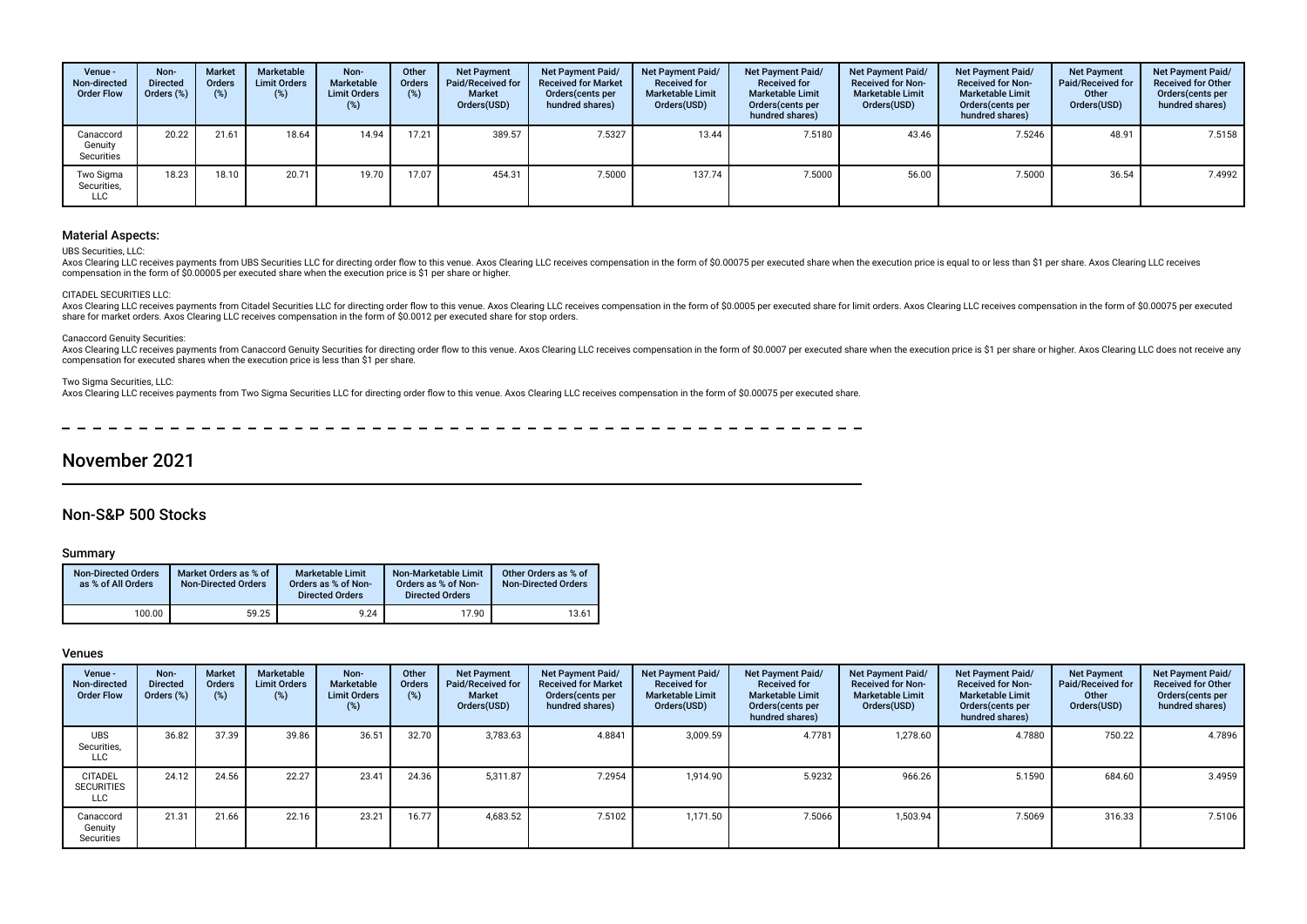| Venue -<br>Non-directed<br><b>Order Flow</b> | Non-<br><b>Directed</b><br>Orders (%) | <b>Market</b><br>Orders<br>(%) | Marketable<br><b>Limit Orders</b><br>(% ) | Non-<br>Marketable<br><b>Limit Orders</b><br>(%) | Other<br><b>Orders</b><br>(%) | <b>Net Payment</b><br>Paid/Received for<br><b>Market</b><br>Orders(USD) | <b>Net Payment Paid/</b><br><b>Received for Market</b><br>Orders (cents per<br>hundred shares) | Net Payment Paid/<br><b>Received for</b><br><b>Marketable Limit</b><br>Orders(USD) | <b>Net Payment Paid/</b><br><b>Received for</b><br><b>Marketable Limit</b><br>Orders (cents per<br>hundred shares) | <b>Net Payment Paid/</b><br><b>Received for Non-</b><br><b>Marketable Limit</b><br>Orders(USD) | <b>Net Payment Paid/</b><br><b>Received for Non-</b><br><b>Marketable Limit</b><br>Orders (cents per<br>hundred shares) | <b>Net Payment</b><br>Paid/Received for<br>Other<br>Orders(USD) | <b>Net Payment Paid/</b><br><b>Received for Other</b><br>Orders(cents per<br>hundred shares) |
|----------------------------------------------|---------------------------------------|--------------------------------|-------------------------------------------|--------------------------------------------------|-------------------------------|-------------------------------------------------------------------------|------------------------------------------------------------------------------------------------|------------------------------------------------------------------------------------|--------------------------------------------------------------------------------------------------------------------|------------------------------------------------------------------------------------------------|-------------------------------------------------------------------------------------------------------------------------|-----------------------------------------------------------------|----------------------------------------------------------------------------------------------|
| Two Sigma<br>Securities,<br><b>LLC</b>       | 15.15                                 | 15.96                          | 14.38                                     | 15.63                                            | 11.50                         | 3,648.55                                                                | 7.3390                                                                                         | 1,072.48                                                                           | 6.9397                                                                                                             | 746.43                                                                                         | 7.3444                                                                                                                  | 347.23                                                          | 7.0091                                                                                       |

## Material Aspects:

UBS Securities, LLC:

Axos Clearing LLC does not receive any payments from UBS Securities LLC for directing order fow to this venue.

#### CITADEL SECURITIES LLC:

Axos Clearing LLC receives payments from Citadel Securities LLC for directing order flow to this venue. Axos Clearing LLC receives compensation in the form of \$0.25 for each order when the share price is \$0 to \$0.05. Axos each order when the share price is \$0.05 to \$1. Axos Clearing LLC receives compensation in the form of \$1.50 for each order when the share price is greater than \$1.

#### Canaccord Genuity Securities:

Axos Clearing LLC receives payments from Canaccord Genuity Securities LLC for directing order flow to this venue. Axos Clearing LLC receives compensation in the form of \$0.40 for each order when the share price is \$0.01 to 31.00 for each order when the shares price is greater than \$5. Axos Clearing LLC receives \$2.00 for each order when the shares price is greater than \$5. Axos Clearing LLC does not receive compensation when the share price

#### Two Sigma Securities, LLC:

Axos Clearing LLC does not receive any payments from Two Sigma Securities LLC for directing order fow to this venue.

# November 2021

## **Options**

## Summary

| <b>Non-Directed Orders</b><br>as % of All Orders | Market Orders as % of<br><b>Non-Directed Orders</b> | <b>Marketable Limit</b><br>Orders as % of Non-<br><b>Directed Orders</b> | Non-Marketable Limit<br>Orders as % of Non-<br><b>Directed Orders</b> | Other Orders as % of<br><b>Non-Directed Orders</b> |
|--------------------------------------------------|-----------------------------------------------------|--------------------------------------------------------------------------|-----------------------------------------------------------------------|----------------------------------------------------|
| 100.00                                           | 17.22                                               | 12.38                                                                    | 69.65                                                                 | 0.75                                               |

### Venues

| Venue -<br>Non-<br>directed<br><b>Order Flow</b> | Non-<br><b>Directed</b><br>Orders (%) | <b>Market</b><br><b>Orders</b><br>(%) | Marketable<br><b>Limit Orders</b><br>(%) | Non-<br>Marketable<br><b>Limit Orders</b> | Other<br><b>Orders</b><br>(%) | <b>Net Payment</b><br>Paid/Received for<br><b>Market</b><br>Orders(USD) | <b>Net Payment Paid/</b><br><b>Received for Market</b><br>Orders (cents per<br>hundred shares) | <b>Net Payment Paid/</b><br><b>Received for</b><br><b>Marketable Limit</b><br>Orders(USD) | <b>Net Payment Paid/</b><br><b>Received for</b><br><b>Marketable Limit</b><br>Orders (cents per<br>hundred shares) | Net Payment Paid/<br><b>Received for Non-</b><br><b>Marketable Limit</b><br>Orders(USD) | <b>Net Payment Paid/</b><br><b>Received for Non-</b><br><b>Marketable Limit</b><br>Orders (cents per<br>hundred shares) | <b>Net Payment</b><br>Paid/Received for<br>Other<br>Orders(USD) | Net Payment Paid/<br><b>Received for Other</b><br>Orders(cents per<br>hundred shares) |
|--------------------------------------------------|---------------------------------------|---------------------------------------|------------------------------------------|-------------------------------------------|-------------------------------|-------------------------------------------------------------------------|------------------------------------------------------------------------------------------------|-------------------------------------------------------------------------------------------|--------------------------------------------------------------------------------------------------------------------|-----------------------------------------------------------------------------------------|-------------------------------------------------------------------------------------------------------------------------|-----------------------------------------------------------------|---------------------------------------------------------------------------------------|
| Citadel<br>Execution<br>Services                 | 51.52                                 | 51.36                                 | 51.04                                    | 51.59                                     | 56.72                         | 3.948.95                                                                | 29.5072                                                                                        | 8,686.51                                                                                  | 39.6554                                                                                                            | 11.472.36                                                                               | 34.6681                                                                                                                 | 181.15                                                          | 36.8941                                                                               |
| <b>SUS</b>                                       | 48.44                                 | 48.64                                 | 48.87                                    | 48.36                                     | 43.28                         | 1.192.15                                                                | 27.1066                                                                                        | 2.256.10                                                                                  | 35.5908                                                                                                            | 7.608.90                                                                                | 34.4778                                                                                                                 | 3.600.90                                                        | 34.1706                                                                               |

### Material Aspects:

Citadel Execution Services:

Axos Clearing LLC receives payments from Citadel Execution Services for directing order flow to this venue. Axos Clearing LLC receives compensation as follows:

Executed option orders whose underlying securities participate in the penny increment program at a rate of \$0.25 per contract.

Executed option orders whose underlying securities do not participate in the penny increment program at a rate of \$0.65 per contract.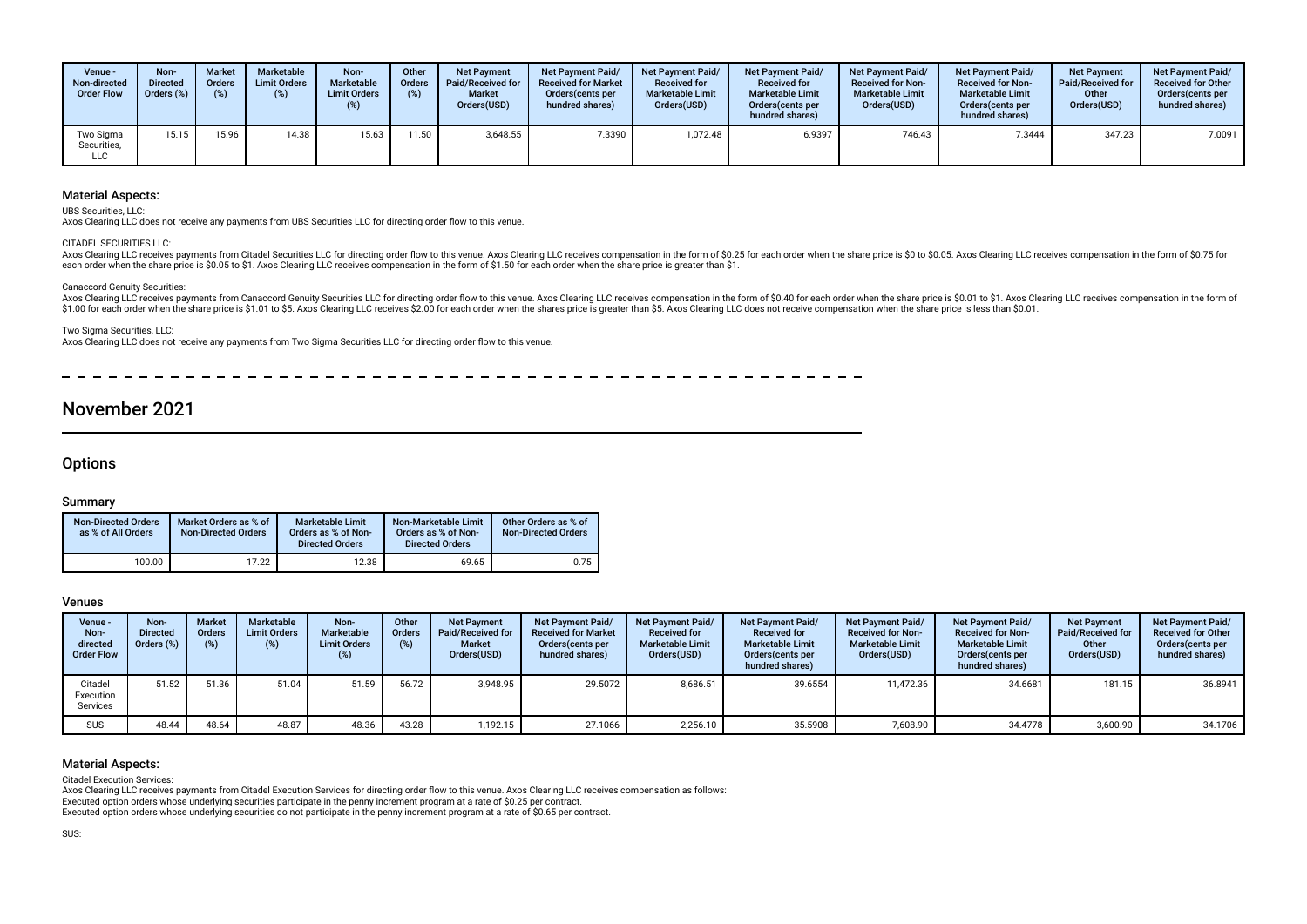Axos Clearing LLC receives payments from Susquehanna International Group LLP for directing order flow to this venue. Axos Clearing LLC receives compensation as follows: Executed option orders whose underlying securities participate in the penny increment program at a rate of \$0.25 per contract. Executed option orders whose underlying securities do not participate in the penny increment program at a rate of \$0.65 per contract. Executed option orders whose underlying security is an exchange traded fund at a rate of \$0.15 per contract.

# December 2021

# S&P 500 Stocks

### Summary

| <b>Non-Directed Orders</b><br>as % of All Orders | Market Orders as % of<br><b>Non-Directed Orders</b> | <b>Marketable Limit</b><br>Orders as % of Non-<br><b>Directed Orders</b> | Non-Marketable Limit<br>Orders as % of Non-<br><b>Directed Orders</b> | Other Orders as % of<br><b>Non-Directed Orders</b> |
|--------------------------------------------------|-----------------------------------------------------|--------------------------------------------------------------------------|-----------------------------------------------------------------------|----------------------------------------------------|
| 100.00                                           | 76.06                                               | 2.65                                                                     | 8.98                                                                  | 12.31                                              |

### Venues

| Venue -<br>Non-directed<br><b>Order Flow</b>      | Non-<br><b>Directed</b><br>Orders (%) | <b>Market</b><br><b>Orders</b><br>(%) | Marketable<br><b>Limit Orders</b><br>(%) | Non-<br>Marketable<br><b>Limit Orders</b><br>(%) | Other<br>Orders<br>$(\%)$ | <b>Net Payment</b><br>Paid/Received for<br>Market<br>Orders(USD) | Net Payment Paid/<br><b>Received for Market</b><br>Orders(cents per<br>hundred shares) | Net Payment Paid/<br><b>Received for</b><br><b>Marketable Limit</b><br>Orders(USD) | Net Payment Paid/<br><b>Received for</b><br><b>Marketable Limit</b><br>Orders (cents per<br>hundred shares) | Net Payment Paid/<br><b>Received for Non-</b><br><b>Marketable Limit</b><br>Orders(USD) | Net Payment Paid/<br><b>Received for Non-</b><br><b>Marketable Limit</b><br>Orders(cents per<br>hundred shares) | <b>Net Payment</b><br>Paid/Received for<br>Other<br>Orders(USD) | Net Payment Paid/<br><b>Received for Other</b><br>Orders (cents per<br>hundred shares) |
|---------------------------------------------------|---------------------------------------|---------------------------------------|------------------------------------------|--------------------------------------------------|---------------------------|------------------------------------------------------------------|----------------------------------------------------------------------------------------|------------------------------------------------------------------------------------|-------------------------------------------------------------------------------------------------------------|-----------------------------------------------------------------------------------------|-----------------------------------------------------------------------------------------------------------------|-----------------------------------------------------------------|----------------------------------------------------------------------------------------|
| <b>UBS</b><br>Securities,<br><b>LLC</b>           | 42.91                                 | 42.81                                 | 42.19                                    | 45.45                                            | 41.81                     | 333.17                                                           | 4.9997                                                                                 | 127.26                                                                             | 5.0000                                                                                                      | 58.87                                                                                   | 4.9989                                                                                                          | 59.61                                                           | 5.0000                                                                                 |
| <b>CITADEL</b><br><b>SECURITIES</b><br><b>LLC</b> | 22.06                                 | 22.06                                 | 23.44                                    | 23.36                                            | 20.82                     | 387.71                                                           | 7.4999                                                                                 | 37.44                                                                              | 7.5003                                                                                                      | 16.99                                                                                   | 5.0075                                                                                                          | 21.60                                                           | 4.1943                                                                                 |
| Canaccord<br>Genuity<br>Securities                | 20.63                                 | 20.97                                 | 22.27                                    | 18.87                                            | 19.48                     | 451.92                                                           | 7.5170                                                                                 | 6.29                                                                               | 7.5257                                                                                                      | 82.36                                                                                   | 7.5103                                                                                                          | 9.87                                                            | 7.5114                                                                                 |
| Two Sigma<br>Securities,<br><b>LLC</b>            | 13.62                                 | 14.16                                 | 12.11                                    | 12.31                                            | 11.59                     | 310.37                                                           | 7.5000                                                                                 | 35.53                                                                              | 7.5000                                                                                                      | 21.26                                                                                   | 7.5000                                                                                                          | 20.68                                                           | 7.5000                                                                                 |

### Material Aspects:

UBS Securities, LLC:

Axos Clearing LLC receives payments from UBS Securities LLC for directing order flow to this venue. Axos Clearing LLC receives compensation in the form of \$0.00075 per executed share when the execution price is equal to or compensation in the form of \$0.00005 per executed share when the execution price is \$1 per share or higher.

#### CITADEL SECURITIES LLC:

Axos Clearing LLC receives payments from Citadel Securities LLC for directing order flow to this venue. Axos Clearing LLC receives compensation in the form of \$0.0005 per executed share for limit orders. Axos Clearing LLC share for market orders. Axos Clearing LLC receives compensation in the form of \$0.0012 per executed share for stop orders.

#### Canaccord Genuity Securities:

Axos Clearing LLC receives payments from Canaccord Genuity Securities for directing order flow to this venue. Axos Clearing LLC receives compensation in the form of \$0.0007 per executed share when the execution price is \$1 compensation for executed shares when the execution price is less than \$1 per share.

Two Sigma Securities, LLC:

Axos Clearing LLC receives payments from Two Sigma Securities LLC for directing order flow to this venue. Axos Clearing LLC receives compensation in the form of \$0.00075 per executed share.

December 2021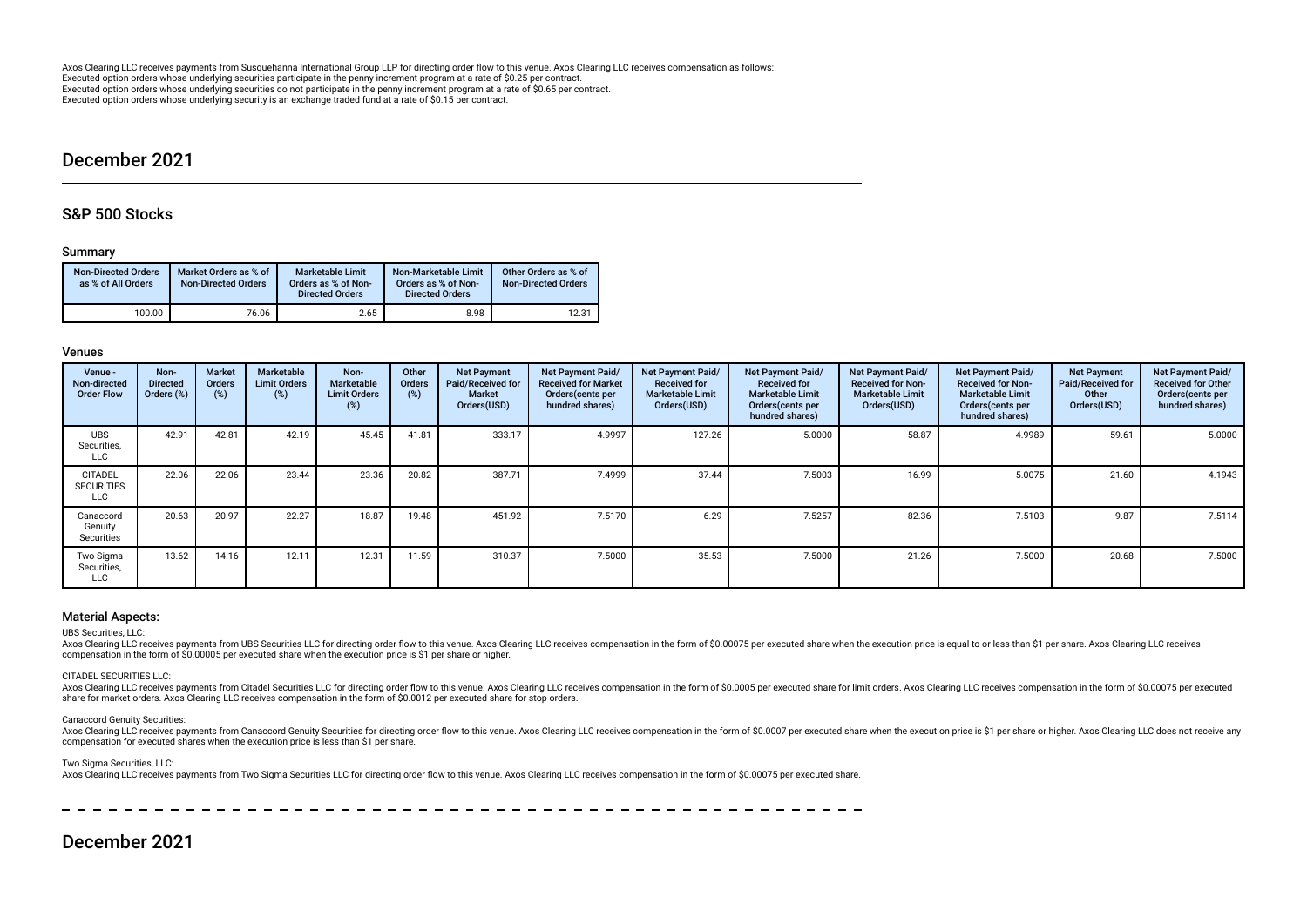# Non-S&P 500 Stocks

## Summary

| <b>Non-Directed Orders</b><br>as % of All Orders | Market Orders as % of<br><b>Non-Directed Orders</b> | <b>Marketable Limit</b><br>Orders as % of Non-<br><b>Directed Orders</b> | Non-Marketable Limit<br>Orders as % of Non-<br><b>Directed Orders</b> | Other Orders as % of<br><b>Non-Directed Orders</b> |
|--------------------------------------------------|-----------------------------------------------------|--------------------------------------------------------------------------|-----------------------------------------------------------------------|----------------------------------------------------|
| 100.00                                           | 61.59                                               | 8.95                                                                     | 16.44                                                                 | 13.02                                              |

## Venues

| Venue -<br>Non-directed<br><b>Order Flow</b>      | Non-<br><b>Directed</b><br>Orders (%) | <b>Market</b><br>Orders<br>(%) | Marketable<br><b>Limit Orders</b><br>(%) | Non-<br>Marketable<br><b>Limit Orders</b><br>(%) | Other<br>Orders<br>(%) | <b>Net Payment</b><br>Paid/Received for<br><b>Market</b><br>Orders(USD) | Net Payment Paid/<br><b>Received for Market</b><br>Orders(cents per<br>hundred shares) | Net Payment Paid/<br><b>Received for</b><br><b>Marketable Limit</b><br>Orders(USD) | Net Payment Paid/<br><b>Received for</b><br><b>Marketable Limit</b><br>Orders (cents per<br>hundred shares) | <b>Net Payment Paid/</b><br><b>Received for Non-</b><br><b>Marketable Limit</b><br>Orders(USD) | Net Payment Paid/<br><b>Received for Non-</b><br><b>Marketable Limit</b><br>Orders (cents per<br>hundred shares) | <b>Net Payment</b><br>Paid/Received for<br>Other<br>Orders(USD) | Net Payment Paid/<br><b>Received for Other</b><br>Orders(cents per<br>hundred shares) |
|---------------------------------------------------|---------------------------------------|--------------------------------|------------------------------------------|--------------------------------------------------|------------------------|-------------------------------------------------------------------------|----------------------------------------------------------------------------------------|------------------------------------------------------------------------------------|-------------------------------------------------------------------------------------------------------------|------------------------------------------------------------------------------------------------|------------------------------------------------------------------------------------------------------------------|-----------------------------------------------------------------|---------------------------------------------------------------------------------------|
| <b>UBS</b><br>Securities,<br><b>LLC</b>           | 40.35                                 | 42.27                          | 40.08                                    | 37.67                                            | 34.84                  | 3,826.82                                                                | 4.6382                                                                                 | 2,863.64                                                                           | 4.2658                                                                                                      | 1,553.68                                                                                       | 4.2170                                                                                                           | 641.48                                                          | 4.5769                                                                                |
| <b>CITADEL</b><br><b>SECURITIES</b><br><b>LLC</b> | 25.32                                 | 24.70                          | 24.76                                    | 27.73                                            | 25.61                  | 4,552.64                                                                | 6.6705                                                                                 | 3,659.28                                                                           | 6.6631                                                                                                      | 1,578.85                                                                                       | 5.0609                                                                                                           | 570.55                                                          | 4.1421                                                                                |
| Canaccord<br>Genuity<br>Securities                | 21.24                                 | 21.39                          | 22.27                                    | 22.07                                            | 18.80                  | 3,861.60                                                                | 7.5095                                                                                 | 1,273.31                                                                           | 7.5045                                                                                                      | 1,795.69                                                                                       | 7.5037                                                                                                           | 470.78                                                          | 7.5046                                                                                |
| Two Sigma<br>Securities,<br><b>LLC</b>            | 10.94                                 | 11.13                          | 11.59                                    | 11.57                                            | 8.81                   | 1,702.87                                                                | 6.8195                                                                                 | 620.80                                                                             | 6.5186                                                                                                      | 463.28                                                                                         | 7.2871                                                                                                           | 156.66                                                          | 6.6664                                                                                |

## Material Aspects:

UBS Securities, LLC:

Axos Clearing LLC does not receive any payments from UBS Securities LLC for directing order fow to this venue.

## CITADEL SECURITIES LLC:

Axos Clearing LLC receives payments from Citadel Securities LLC for directing order flow to this venue. Axos Clearing LLC receives compensation in the form of \$0.25 for each order when the share price is \$0 to \$0.05. Axos each order when the share price is \$0.05 to \$1. Axos Clearing LLC receives compensation in the form of \$1.50 for each order when the share price is greater than \$1.

#### Canaccord Genuity Securities:

Axos Clearing LLC receives payments from Canaccord Genuity Securities LLC for directing order flow to this venue. Axos Clearing LLC receives compensation in the form of \$0.40 for each order when the share price is \$0.01 to 0.01.00 for each order when the shares price is greater than \$5. Axos Clearing LLC receives \$2.00 for each order when the shares price is greater than \$5. Axos Clearing LLC does not receive compensation when the share pric

#### Two Sigma Securities, LLC:

Axos Clearing LLC does not receive any payments from Two Sigma Securities LLC for directing order fow to this venue.

# December 2021

**Options** 

Summary